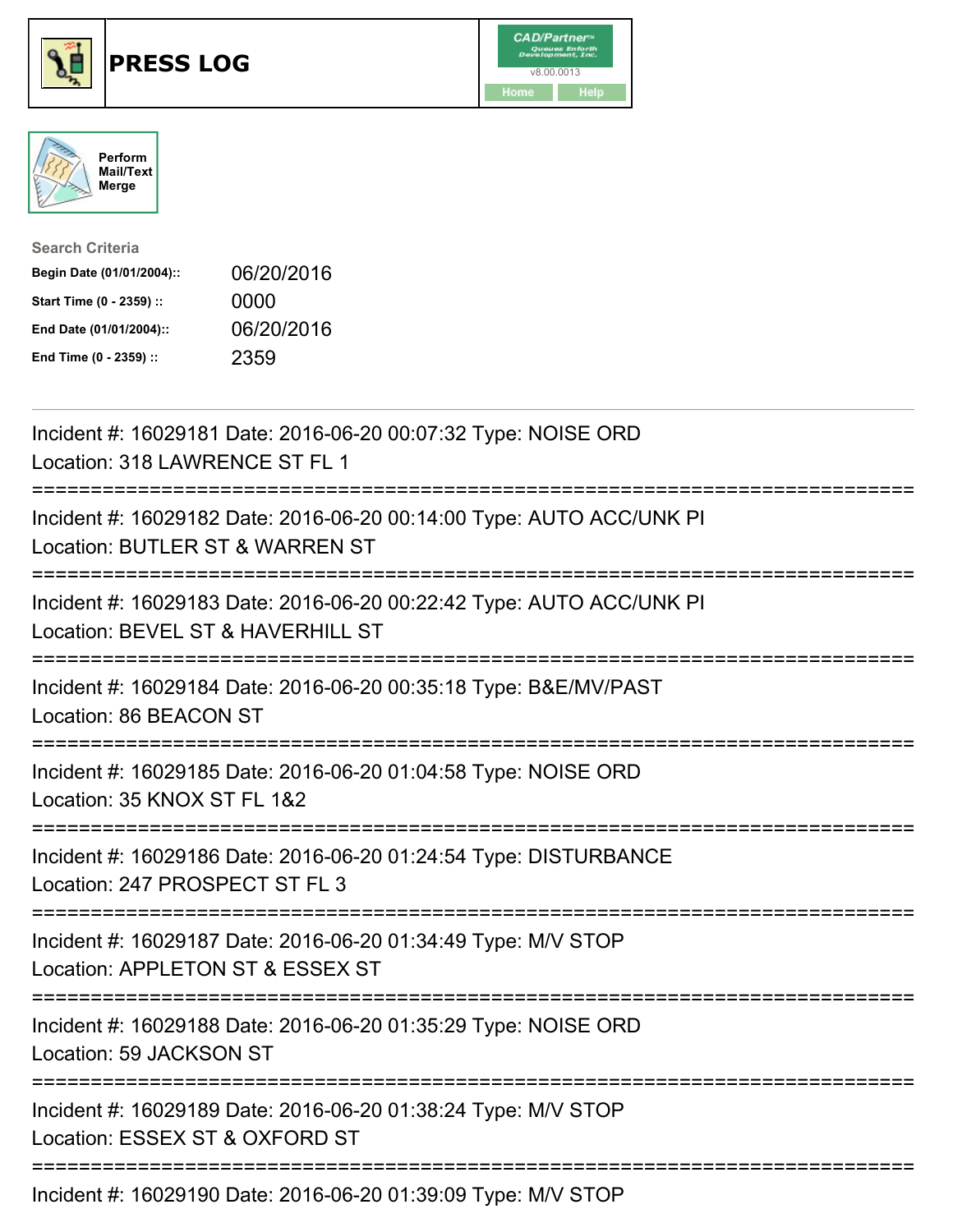| Location: HAVERHILL ST & JACKSON ST                                                                                                                          |
|--------------------------------------------------------------------------------------------------------------------------------------------------------------|
| Incident #: 16029191 Date: 2016-06-20 01:45:15 Type: NOISE ORD<br>Location: 141 BERKELEY ST FL 1                                                             |
| Incident #: 16029192 Date: 2016-06-20 01:45:47 Type: M/V STOP<br><b>Location: CENTRAL BRIDGE</b>                                                             |
| Incident #: 16029193 Date: 2016-06-20 01:46:37 Type: BUILDING CHK<br>Location: MCDONALDS / 50 BROADWAY                                                       |
| Incident #: 16029194 Date: 2016-06-20 01:52:15 Type: BUILDING CHK<br>Location: SHOWCASE CINEMA / 6 CHICKERING ST                                             |
| Incident #: 16029195 Date: 2016-06-20 01:58:14 Type: M/V STOP<br>Location: ERVING AV & JACKSON ST<br>================================                        |
| Incident #: 16029196 Date: 2016-06-20 02:01:13 Type: DISTURBANCE<br>Location: 111 CAMBRIDGE ST                                                               |
| Incident #: 16029197 Date: 2016-06-20 02:02:13 Type: ALARMS<br>Location: HAFFNERS CAR WASH / 330 S BROADWAY                                                  |
| Incident #: 16029198 Date: 2016-06-20 02:07:27 Type: NOISE ORD<br><b>Location: ALLYN TER</b>                                                                 |
| Incident #: 16029199 Date: 2016-06-20 02:18:28 Type: DISORDERLY<br>Location: SEVEN ELEVEN / 99 HAMPSHIRE ST                                                  |
| Incident #: 16029200 Date: 2016-06-20 02:19:48 Type: ALARMS<br>Location: 316 BROADWAY                                                                        |
| ====================================<br>---------------------<br>Incident #: 16029201 Date: 2016-06-20 02:31:28 Type: BUILDING CHK<br>Location: 473 BROADWAY |
| Incident #: 16029202 Date: 2016-06-20 02:32:54 Type: M/V STOP<br>Location: SEVEN ELEVEN / 370 BROADWAY                                                       |
| Incident #: 16029203 Date: 2016-06-20 02:34:00 Type: DISTURBANCE<br>Location: 25 PRESCOTT PL                                                                 |

Incident #: 16029204 Date: 2016-06-20 02:39:38 Type: DISTURBANCE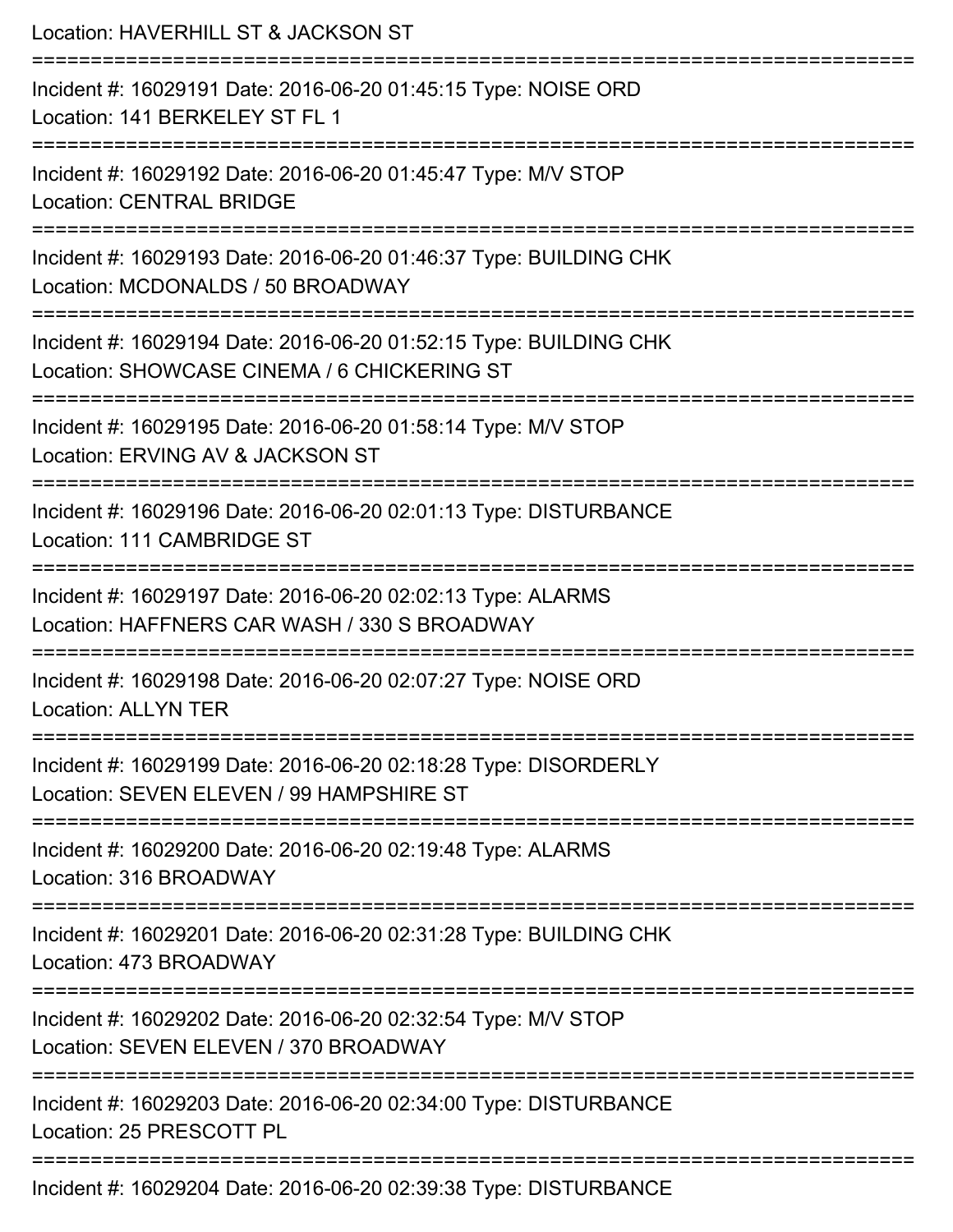| Incident #: 16029205 Date: 2016-06-20 02:41:08 Type: M/V STOP<br>Location: BROADWAY & HAVERHILL ST            |
|---------------------------------------------------------------------------------------------------------------|
| Incident #: 16029206 Date: 2016-06-20 02:47:05 Type: BUILDING CHK<br><b>Location: MERRIMACK ST</b>            |
| Incident #: 16029207 Date: 2016-06-20 03:20:36 Type: ALARMS<br>Location: 145 LAWRENCE ST                      |
| Incident #: 16029208 Date: 2016-06-20 03:21:36 Type: BUILDING CHK<br>Location: 66 PARKER ST                   |
| Incident #: 16029209 Date: 2016-06-20 03:25:21 Type: M/V STOP<br>Location: AMES ST & LOWELL ST                |
| Incident #: 16029210 Date: 2016-06-20 03:27:27 Type: M/V STOP<br>Location: BROADWAY & CEDAR ST                |
| Incident #: 16029211 Date: 2016-06-20 03:28:11 Type: ALARMS<br>Location: ORIELLY AUTO PARTS / 90 WINTHROP AV  |
| Incident #: 16029212 Date: 2016-06-20 03:29:30 Type: BUILDING CHK<br>Location: 345 LOWELL ST                  |
| Incident #: 16029213 Date: 2016-06-20 03:32:31 Type: BUILDING CHK<br>Location: 473 ESSEX ST                   |
| Incident #: 16029214 Date: 2016-06-20 03:44:50 Type: M/V STOP<br>Location: RT114                              |
| Incident #: 16029215 Date: 2016-06-20 03:45:46 Type: BUILDING CHK<br>Location: GOMEZ MARKET / 294 PROSPECT ST |
| Incident #: 16029216 Date: 2016-06-20 03:50:26 Type: M/V STOP<br><b>Location: MARSTON ST</b>                  |
| Incident #: 16029217 Date: 2016-06-20 04:11:47 Type: NOISE ORD<br>Location: 16 PORTLAND ST                    |
| Incident #: 16029218 Date: 2016-06-20 04:33:49 Type: DOMESTIC/PROG                                            |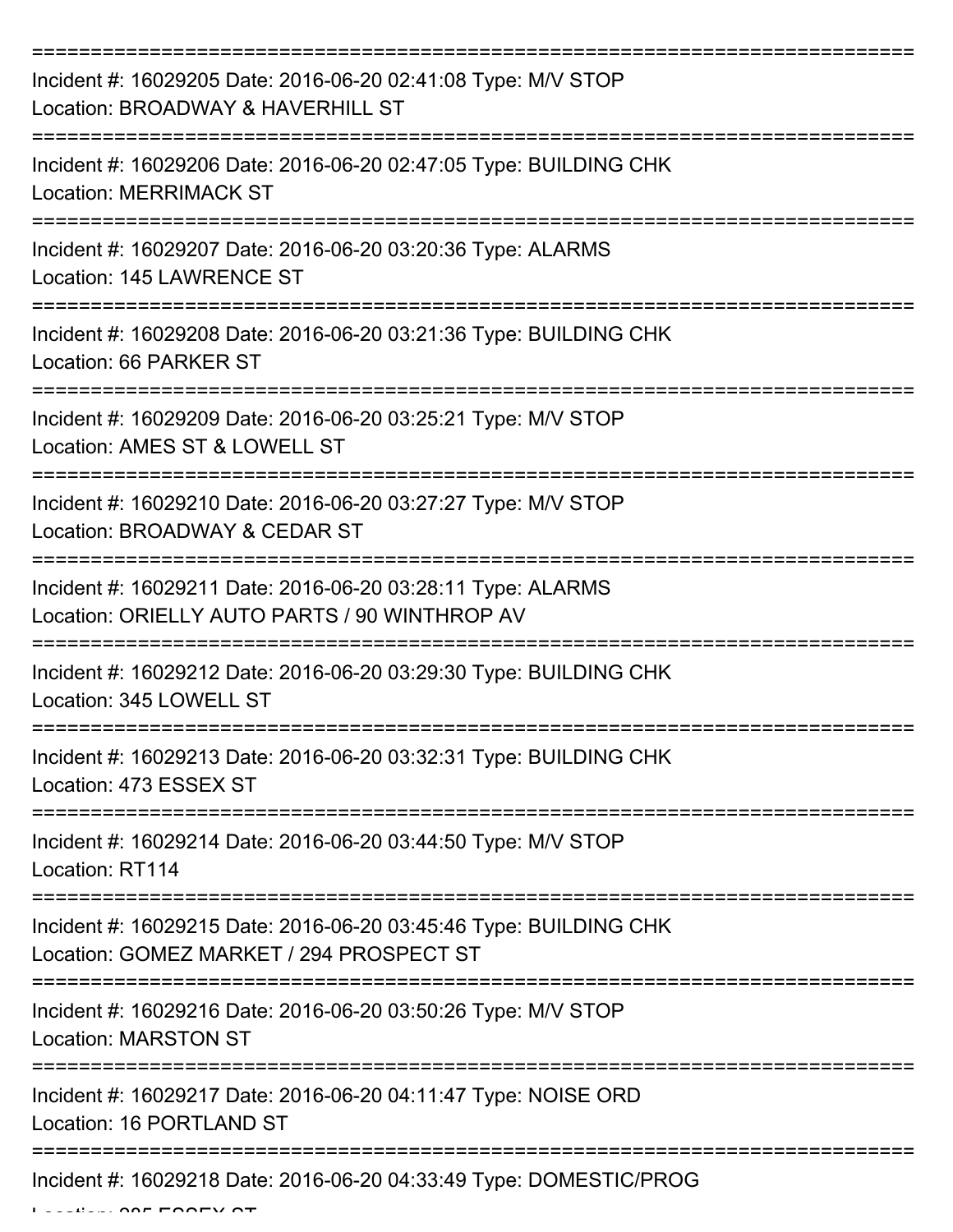| Incident #: 16029219 Date: 2016-06-20 04:34:08 Type: SUICIDE ATTEMPT<br>Location: 79 CROSS ST FL 3                 |
|--------------------------------------------------------------------------------------------------------------------|
| Incident #: 16029220 Date: 2016-06-20 04:36:39 Type: MEDIC SUPPORT<br>Location: 65 UNION ST                        |
| Incident #: 16029221 Date: 2016-06-20 05:20:12 Type: M/V STOP<br>Location: BROADWAY & LOWELL ST                    |
| Incident #: 16029222 Date: 2016-06-20 06:31:38 Type: ALARMS<br>Location: SHOWCASE CINEMA / 6 CHICKERING ST         |
| Incident #: 16029223 Date: 2016-06-20 06:44:23 Type: LARCENY/PAST<br>Location: 59 ALDER ST                         |
| Incident #: 16029224 Date: 2016-06-20 06:49:25 Type: CK WELL BEING<br>Location: 28 SUMMER ST #3                    |
| Incident #: 16029225 Date: 2016-06-20 07:02:47 Type: ALARMS<br>Location: 17 SHEPARD ST                             |
| Incident #: 16029226 Date: 2016-06-20 07:05:19 Type: PARK & WALK<br>Location: 0 BROADWAY                           |
| Incident #: 16029227 Date: 2016-06-20 07:07:05 Type: MAN DOWN<br>Location: KELLEYS FURNITURE / BROADWAY & CANAL ST |
| Incident #: 16029228 Date: 2016-06-20 07:09:38 Type: MAN DOWN<br>Location: BUCKLEY GARAGE / 295 COMMON ST          |
| Incident #: 16029229 Date: 2016-06-20 07:30:39 Type: M/V STOP<br>Location: EATON ST & EVERETT ST                   |
| Incident #: 16029230 Date: 2016-06-20 07:34:26 Type: CLOSE STREET<br>Location: MARLBORO ST                         |
| Incident #: 16029231 Date: 2016-06-20 07:42:00 Type: STOL/MV/PAS<br>Location: 248 BROADWAY                         |
| Incident #: 16029232 Date: 2016-06-20 07:47:31 Type: CLOSE STREET                                                  |

Location: MVDTLE CT & WILLOW CT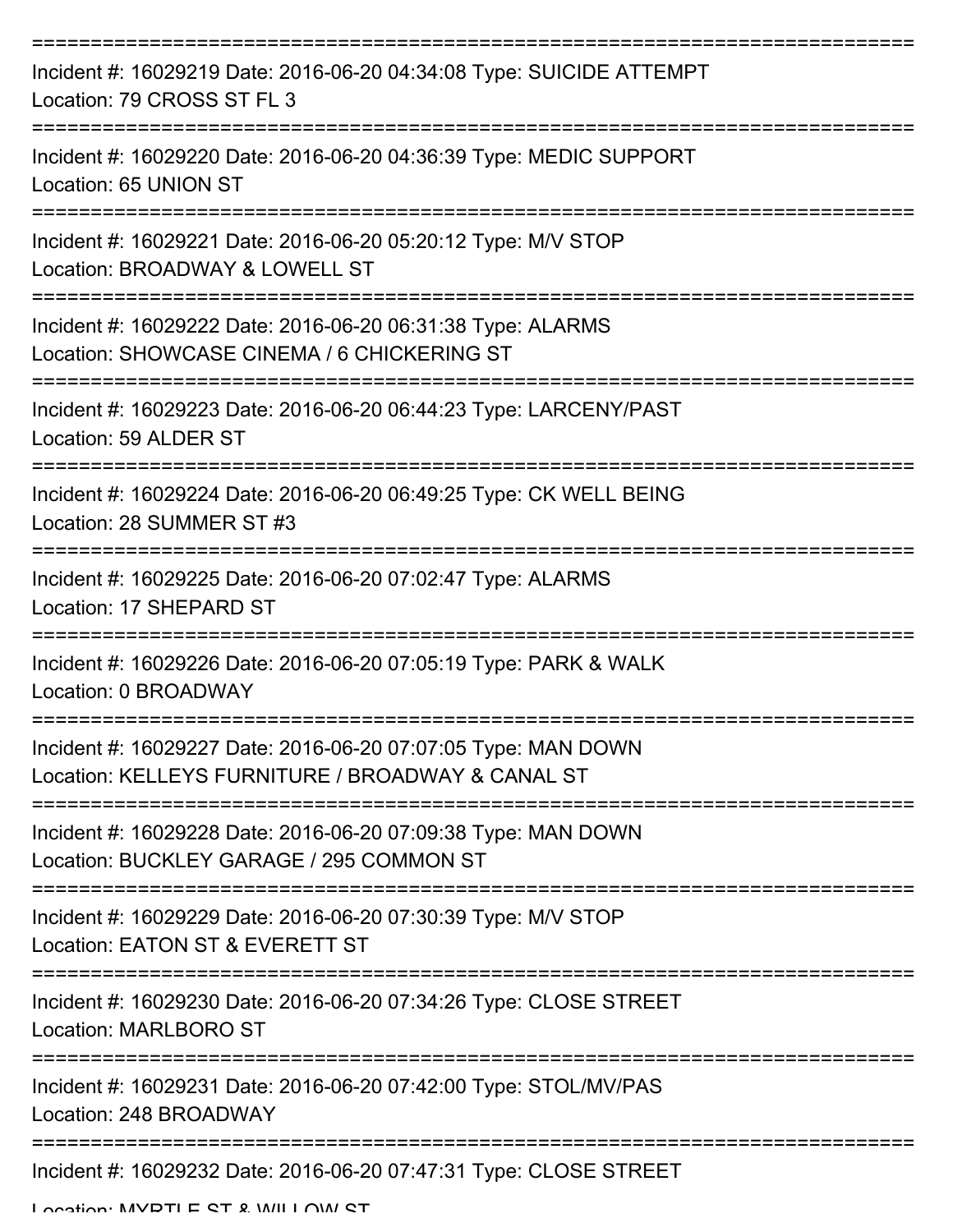| Incident #: 16029233 Date: 2016-06-20 07:55:14 Type: M/V STOP<br>Location: NEWTON ST & SALEM ST                          |
|--------------------------------------------------------------------------------------------------------------------------|
| Incident #: 16029234 Date: 2016-06-20 08:15:44 Type: M/V STOP<br>Location: BROADWAY                                      |
| Incident #: 16029235 Date: 2016-06-20 08:21:07 Type: MAL DAMAGE<br>Location: 88 BEACON ST                                |
| Incident #: 16029236 Date: 2016-06-20 08:23:45 Type: M/V STOP<br><b>Location: MERRIMACK ST</b>                           |
| ===============<br>Incident #: 16029237 Date: 2016-06-20 08:24:42 Type: SUS PERS/MV<br>Location: BOXFORD ST & S UNION ST |
| Incident #: 16029238 Date: 2016-06-20 08:51:00 Type: M/V STOP<br>Location: BROADWAY & METHUEN ST                         |
| Incident #: 16029239 Date: 2016-06-20 09:04:56 Type: 209A/SERVE<br>Location: 103 JACKSON ST                              |
| Incident #: 16029241 Date: 2016-06-20 09:10:35 Type: 209A/SERVE<br>Location: 80 BUTLER ST                                |
| Incident #: 16029240 Date: 2016-06-20 09:10:51 Type: ALARM/BURG<br>Location: EDUARDO JEANS / 525 ESSEX ST #UNIT 1        |
| Incident #: 16029242 Date: 2016-06-20 09:21:18 Type: PARK & WALK<br>Location: BRADFORD ST & BROADWAY                     |
| Incident #: 16029243 Date: 2016-06-20 09:34:44 Type: 209A/SERVE<br>Location: 14 ROWE ST                                  |
| Incident #: 16029244 Date: 2016-06-20 09:38:16 Type: 209A/SERVE<br>Location: 131 FARNHAM ST                              |
| Incident #: 16029245 Date: 2016-06-20 09:50:21 Type: M/V STOP<br>Location: MERRIMACK ST & PARKER ST                      |
| Incident #: 16029246 Date: 2016-06-20 10:01:45 Type: PARK & WALK<br>Location: BROADWAY & PARK ST                         |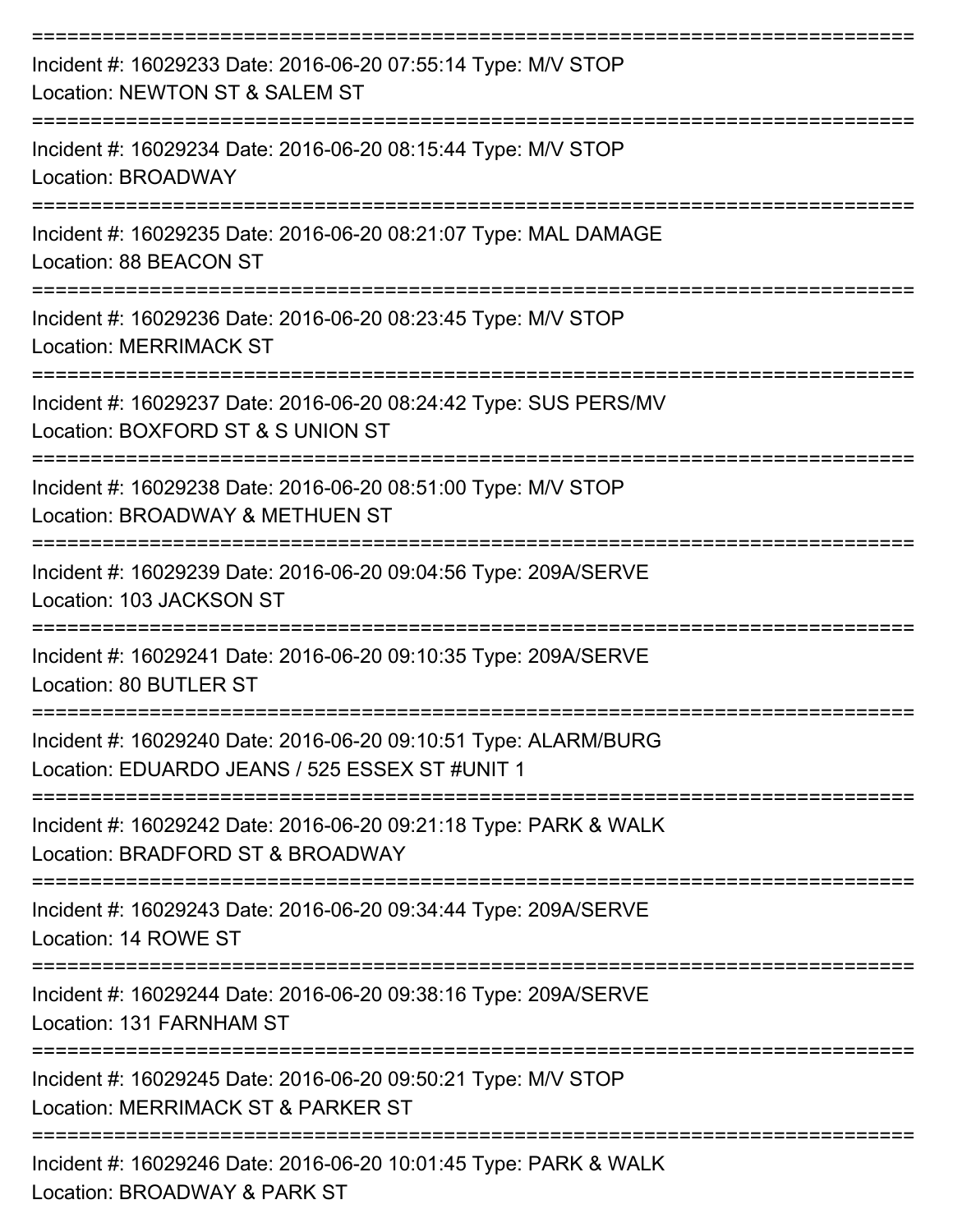| Incident #: 16029247 Date: 2016-06-20 10:04:41 Type: TOW OF M/V<br>Location: APPLETON ST & METHUEN ST                       |
|-----------------------------------------------------------------------------------------------------------------------------|
| Incident #: 16029248 Date: 2016-06-20 10:04:52 Type: DRUG VIO<br>Location: 461 HAVERHILL ST                                 |
| Incident #: 16029249 Date: 2016-06-20 10:23:24 Type: DISTURBANCE<br>Location: 15 UNION ST                                   |
| Incident #: 16029250 Date: 2016-06-20 10:26:41 Type: AUTO ACC/NO PI<br>Location: WINTHROP AV                                |
| Incident #: 16029251 Date: 2016-06-20 10:35:11 Type: DISTURBANCE<br>Location: BRADFORD ST & BROADWAY                        |
| Incident #: 16029252 Date: 2016-06-20 10:35:29 Type: SUICIDE ATTEMPT<br>Location: 10 GRAFTON ST #14                         |
| Incident #: 16029253 Date: 2016-06-20 10:40:10 Type: INVESTIGATION<br>Location: REGISTRY OF MOTOR VEHICLES / 73 WINTHROP AV |
| Incident #: 16029254 Date: 2016-06-20 10:46:02 Type: MISSING PERS<br>Location: 74 WALNUT ST FL 2NDFL                        |
| Incident #: 16029255 Date: 2016-06-20 10:50:48 Type: SUS PERS/MV<br>Location: DIAMOND SPRINGS APARTMENTS / 1 BEACON AV      |
| Incident #: 16029256 Date: 2016-06-20 10:54:32 Type: SUICIDE ATTEMPT<br>Location: 258 ANDOVER ST FL 3RDFL                   |
| Incident #: 16029257 Date: 2016-06-20 10:55:30 Type: THREATS<br>Location: 1 GENERAL ST                                      |
| Incident #: 16029258 Date: 2016-06-20 11:01:23 Type: GENERAL SERV<br>Location: 1 GENERAL ST                                 |
| Incident #: 16029260 Date: 2016-06-20 11:04:52 Type: INVEST CONT<br>Location: 105 MARGIN ST                                 |
| Incident #: 16029259 Date: 2016-06-20 11:10:32 Type: ALARM/BURG<br>Location: MARCANO RESD / 106 CHESTER ST                  |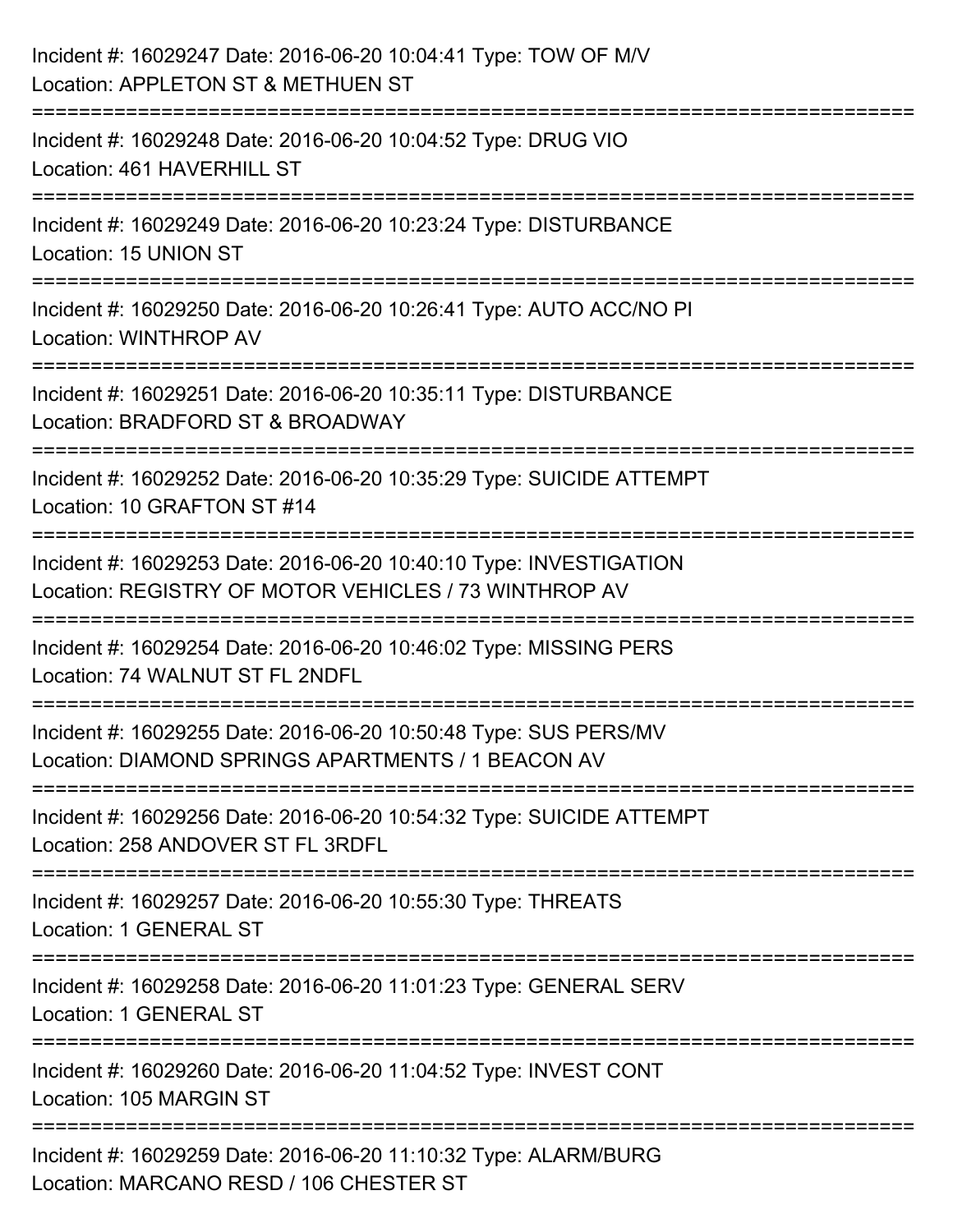| Incident #: 16029262 Date: 2016-06-20 11:15:31 Type: A&B D/W PAST<br>Location: 365 HAMPSHIRE ST #2                   |
|----------------------------------------------------------------------------------------------------------------------|
| .-----------------------<br>Incident #: 16029261 Date: 2016-06-20 11:16:42 Type: M/V STOP<br>Location: 205 BROADWAY  |
| Incident #: 16029263 Date: 2016-06-20 11:21:53 Type: ALARM/BURG<br>Location: EVANGELICAL CHURCH / 201 HAVERHILL ST   |
| Incident #: 16029264 Date: 2016-06-20 11:29:01 Type: INVEST CONT<br>Location: 160 UNION ST                           |
| Incident #: 16029265 Date: 2016-06-20 11:33:27 Type: SUS PERS/MV<br>Location: 1 BEACON AV                            |
| Incident #: 16029266 Date: 2016-06-20 11:42:26 Type: A&B PAST<br>Location: WALK IN WALK IN / BROADWAY & HAVERHILL ST |
| Incident #: 16029267 Date: 2016-06-20 11:43:42 Type: TOW OF M/V<br>Location: APPLETON ST & ESSEX ST<br>============  |
| Incident #: 16029268 Date: 2016-06-20 11:43:57 Type: KEEP PEACE<br>Location: 81 CROSS ST                             |
| Incident #: 16029269 Date: 2016-06-20 11:46:16 Type: INVESTIGATION<br>Location: LEBANON ST & WHITE ST                |
| Incident #: 16029272 Date: 2016-06-20 12:04:07 Type: SUS PERS/MV<br>Location: 48 MONTGOMERY ST                       |
| Incident #: 16029270 Date: 2016-06-20 12:04:29 Type: TOW OF M/V<br>Location: METHUEN ST & MILL ST                    |
| Incident #: 16029271 Date: 2016-06-20 12:05:12 Type: DRUG VIO<br>Location: BENNINGTON ST & ERVING AV                 |
| Incident #: 16029273 Date: 2016-06-20 12:22:17 Type: ALARM/BURG<br>Location: 76 EUTAW ST                             |
| Incident #: 16029274 Date: 2016-06-20 12:23:08 Type: ALARM/BURG<br>Location: CITY HALL ANNEX / 237 ESSEX ST          |

===========================================================================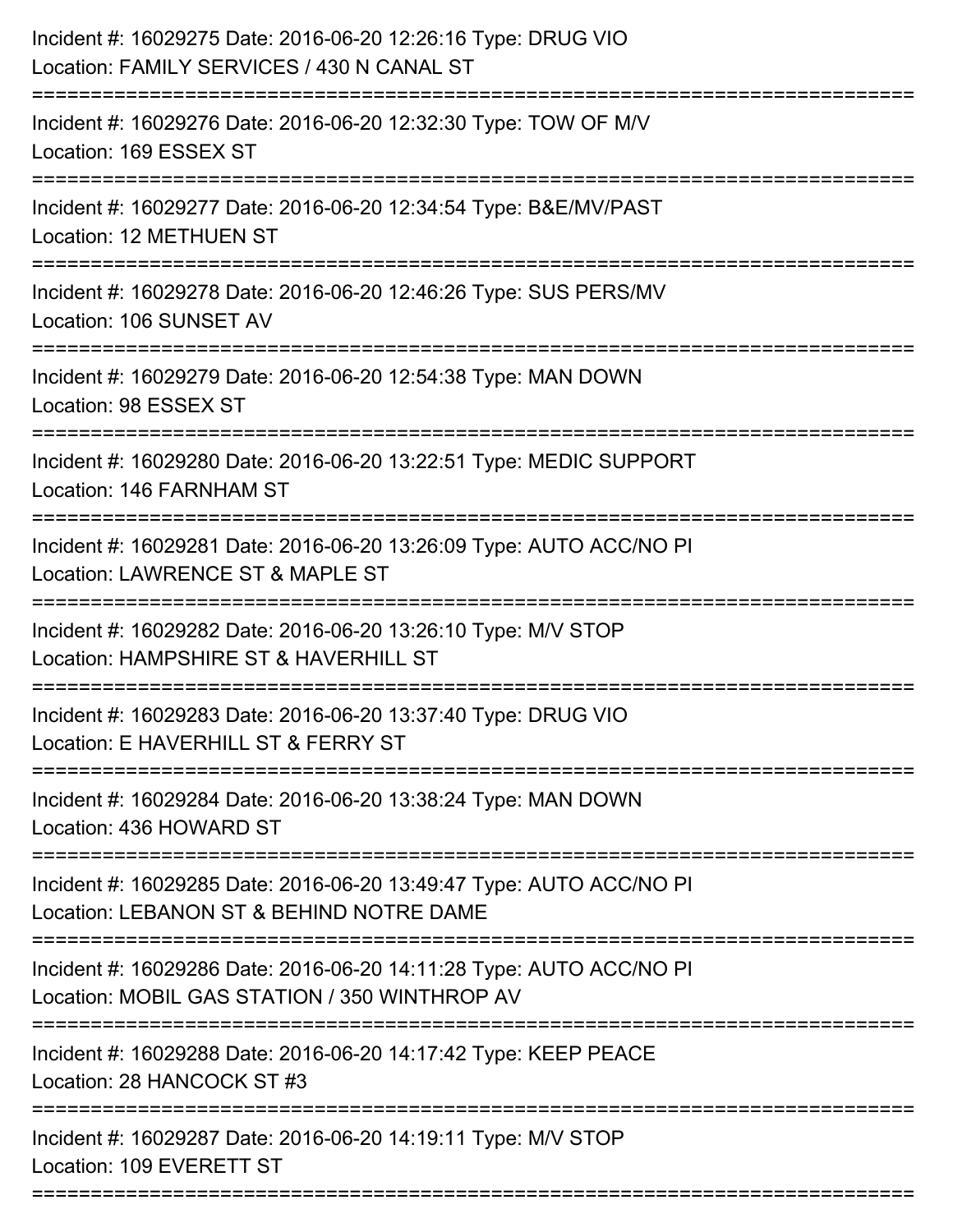Location: 105 MARGIN ST

| Incident #: 16029290 Date: 2016-06-20 14:29:21 Type: M/V STOP<br>Location: 109 EVERETT ST                      |
|----------------------------------------------------------------------------------------------------------------|
| Incident #: 16029291 Date: 2016-06-20 14:32:34 Type: LIC PLATE STO<br>Location: 10 ROWE ST                     |
| Incident #: 16029292 Date: 2016-06-20 14:39:42 Type: ALARM/BURG<br>Location: CITY HALL ANNEX / 237 ESSEX ST    |
| Incident #: 16029293 Date: 2016-06-20 14:53:25 Type: NOTIFICATION<br>Location: 201 BAILEY ST FL 3              |
| Incident #: 16029294 Date: 2016-06-20 14:54:44 Type: M/V STOP<br>Location: MERRIMACK ST & S UNION ST           |
| Incident #: 16029296 Date: 2016-06-20 15:01:40 Type: DISTURBANCE<br><b>Location: 11 LAWRENCE ST</b>            |
| Incident #: 16029295 Date: 2016-06-20 15:02:07 Type: M/V STOP<br>Location: 300 ESSEX ST                        |
| Incident #: 16029297 Date: 2016-06-20 15:04:48 Type: MEDIC SUPPORT<br>Location: 85 OAK ST                      |
| Incident #: 16029298 Date: 2016-06-20 15:14:59 Type: AUTO ACC/NO PI<br>Location: RIVER POINTE WY & WINTHROP AV |
| Incident #: 16029299 Date: 2016-06-20 15:24:18 Type: M/V STOP<br>Location: BRADFORD ST & BROADWAY              |
| Incident #: 16029300 Date: 2016-06-20 15:32:28 Type: MEDIC SUPPORT<br>Location: 32 HOBSON ST                   |
| Incident #: 16029301 Date: 2016-06-20 15:40:26 Type: M/V STOP<br>Location: BROADWAY & WHITMAN ST               |
| Incident #: 16029302 Date: 2016-06-20 16:03:28 Type: M/V STOP<br>Location: CVS PHARMACY / 266 BROADWAY         |
|                                                                                                                |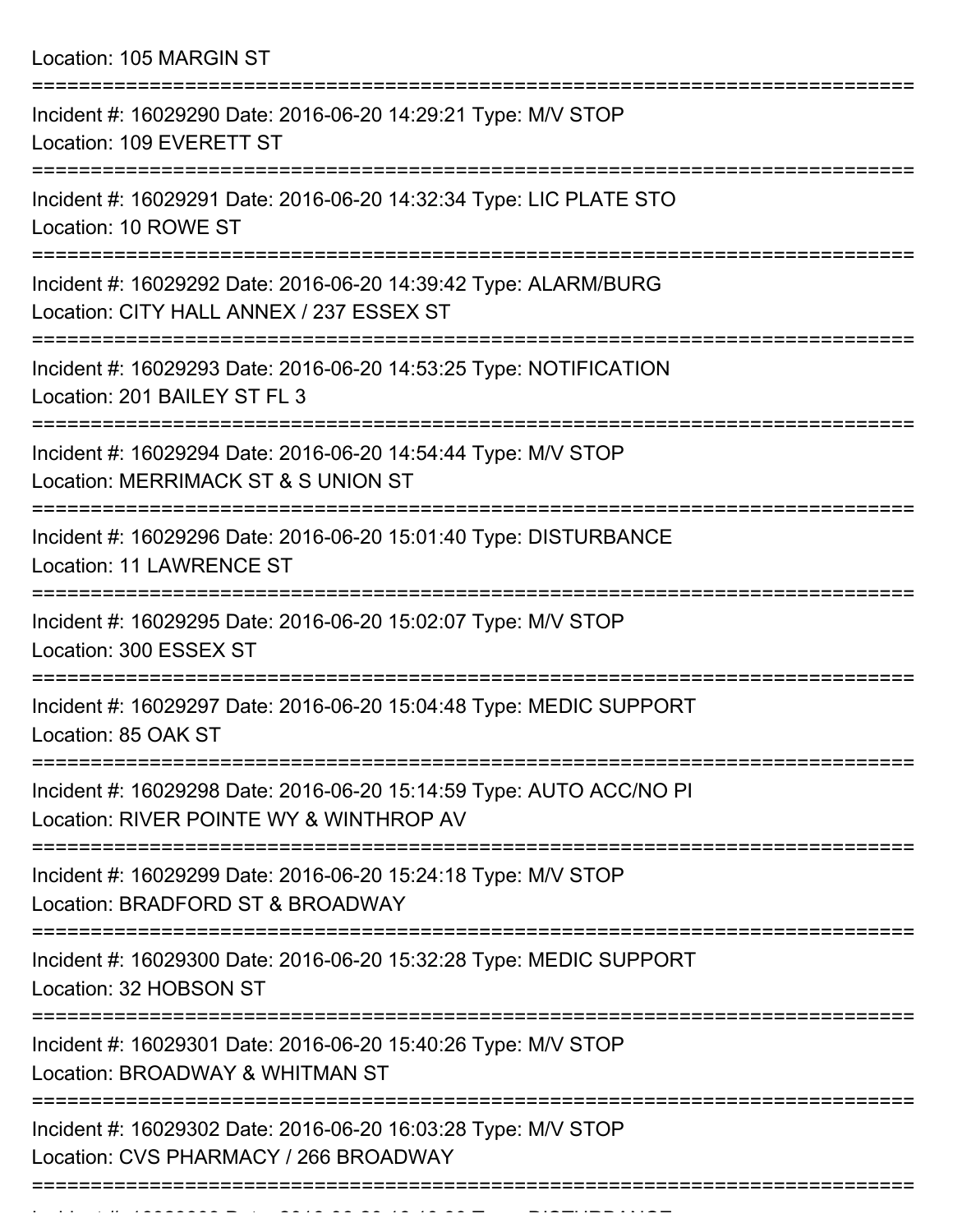Location: 266 HIGH ST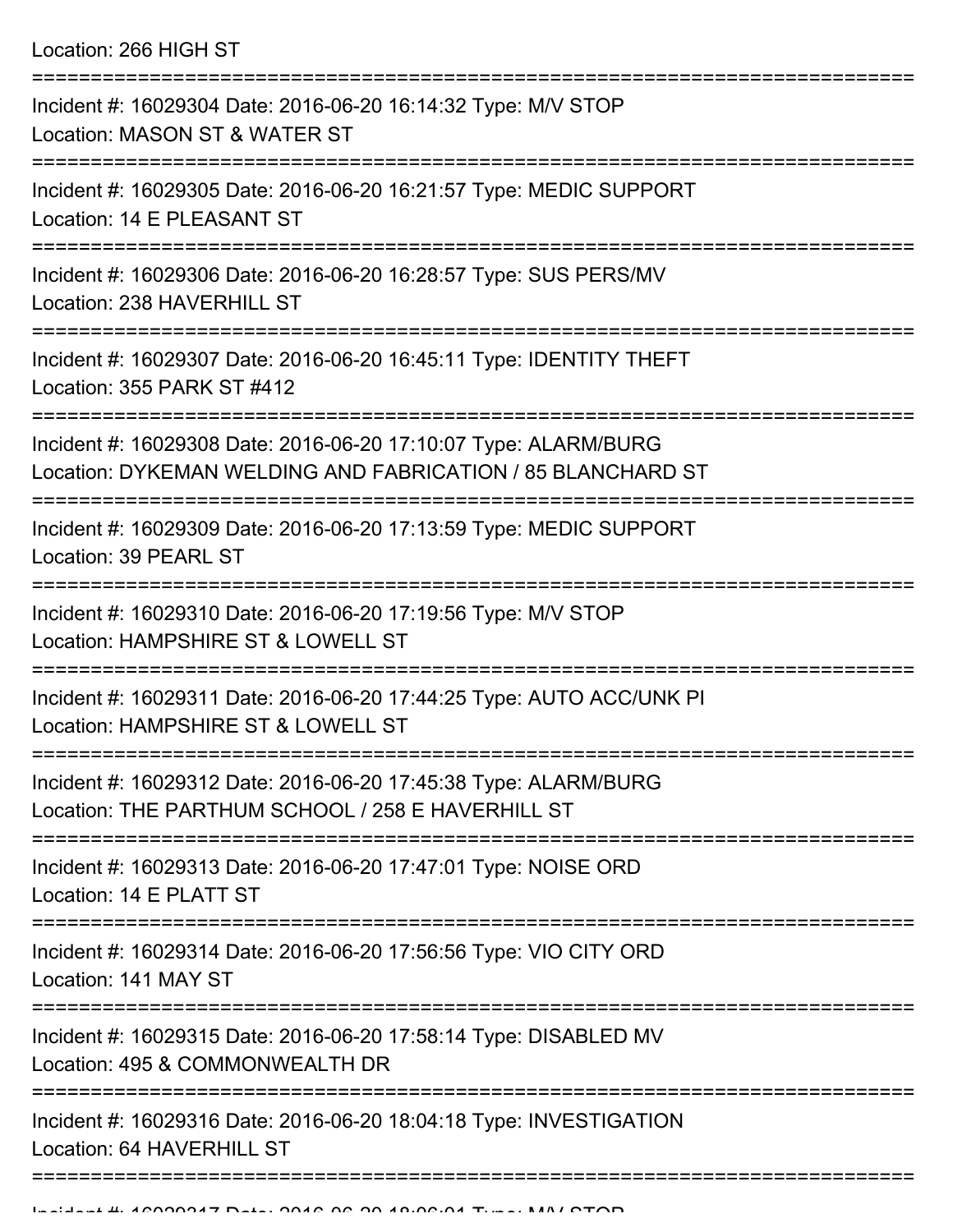Location: HAMPSHIRE ST & LOWELL ST =========================================================================== Incident #: 16029318 Date: 2016-06-20 18:19:00 Type: A&B D/W PAST Location: MCDONALDS WALK IN WALK IN / 50 BROADWAY =========================================================================== Incident #: 16029319 Date: 2016-06-20 18:28:37 Type: E911 HANGUP Location: 7 HILLSIDE AV =========================================================================== Incident #: 16029320 Date: 2016-06-20 18:54:08 Type: ALARM/BURG Location: FIRESTONE TIRES / 60 ESSEX ST =========================================================================== Incident #: 16029321 Date: 2016-06-20 18:57:24 Type: KEEP PEACE Location: WALK IN WALK IN / 9 DARTMOUTH ST =========================================================================== Incident #: 16029322 Date: 2016-06-20 19:02:48 Type: DRUG VIO Location: BENNINGTON ST & ERVING AV =========================================================================== Incident #: 16029323 Date: 2016-06-20 19:05:55 Type: AUTO ACC/PED Location: HAVERHILL ST & MARGIN ST =========================================================================== Incident #: 16029325 Date: 2016-06-20 19:11:55 Type: SUS PERS/MV Location: 2 BENNINGTON ST =========================================================================== Incident #: 16029324 Date: 2016-06-20 19:12:22 Type: NOISE ORD Location: EVERETT ST & ROWE ST =========================================================================== Incident #: 16029326 Date: 2016-06-20 19:20:40 Type: UNKNOWN PROB Location: WENDYS / 55 HAMPSHIRE ST =========================================================================== Incident #: 16029327 Date: 2016-06-20 19:24:19 Type: AUTO ACC/NO PI Location: MANCHESTER ST =========================================================================== Incident #: 16029329 Date: 2016-06-20 19:30:05 Type: ANIMAL COMPL Location: WALK IN WALK IN / 200 BAILEY ST =========================================================================== Incident #: 16029328 Date: 2016-06-20 19:30:40 Type: CRUISER ACCID Location: 60 ESSEX ST =========================================================================== Incident #: 16029330 Date: 2016-06-20 19:49:22 Type: SUS PERS/MV Location: 1 CANAL ST =========================================================================== Incident #: 16029331 Date: 2016-06-20 20:13:38 Type: STOL/MV/PAS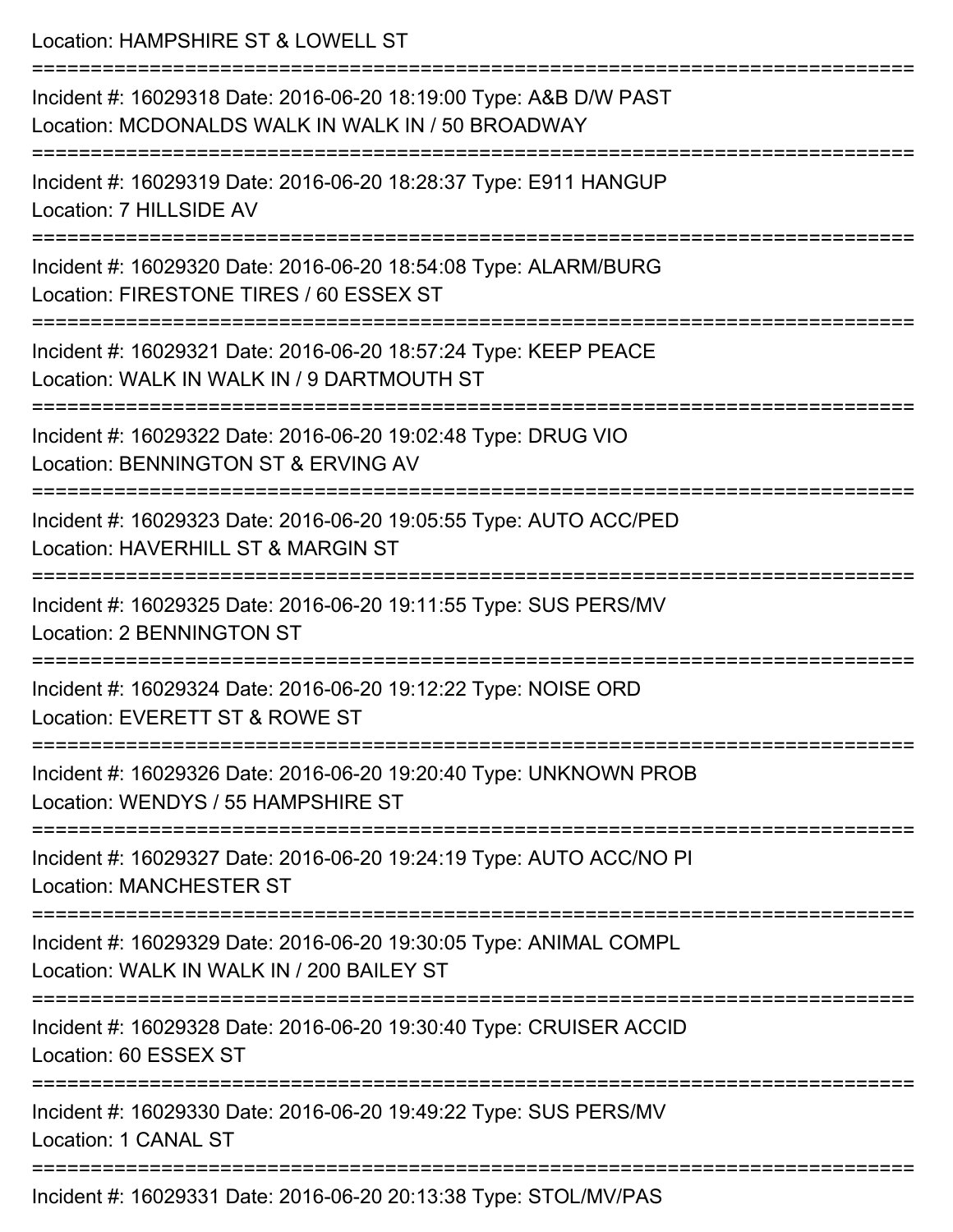| Incident #: 16029333 Date: 2016-06-20 20:21:49 Type: NOTIFICATION<br>Location: 216 OSGOOD ST #3                           |
|---------------------------------------------------------------------------------------------------------------------------|
| Incident #: 16029332 Date: 2016-06-20 20:24:15 Type: TOW/REPOSSED<br>Location: 229 ERVING AV                              |
| Incident #: 16029334 Date: 2016-06-20 20:40:15 Type: ALARM/BURG<br>Location: AVILA PLUMBING + HEATING CONT / 112 CROSS ST |
| Incident #: 16029335 Date: 2016-06-20 20:44:32 Type: M/V STOP<br>Location: AMESBURY ST & METHUEN ST                       |
| Incident #: 16029336 Date: 2016-06-20 20:44:46 Type: MISSING PERS<br>Location: 82 FARLEY ST FL 3                          |
| Incident #: 16029337 Date: 2016-06-20 20:51:08 Type: AUTO ACC/PED<br>Location: 97 BOWDOIN ST                              |
| Incident #: 16029338 Date: 2016-06-20 21:08:42 Type: HIT & RUN M/V<br>Location: 37 MONMOUTH ST                            |
| Incident #: 16029339 Date: 2016-06-20 21:15:35 Type: FIGHT<br>Location: JIMENEZ SUPER MARKET / 117 NEWBURY ST             |
| Incident #: 16029340 Date: 2016-06-20 21:16:28 Type: DISORDERLY<br>Location: 375 HOWARD ST FL 2                           |
| Incident #: 16029341 Date: 2016-06-20 21:18:45 Type: MAN DOWN<br>Location: S UNION ST & SALEM ST                          |
| Incident #: 16029342 Date: 2016-06-20 21:46:57 Type: CK WELL BEING<br>Location: 20 KNOX ST #20 FL 1                       |
| Incident #: 16029343 Date: 2016-06-20 21:49:41 Type: NOISE ORD<br>Location: 53 AMES ST                                    |
| Incident #: 16029344 Date: 2016-06-20 21:49:58 Type: M/V STOP<br>Location: 414 COMMON ST                                  |
| Incident #: 16029345 Date: 2016-06-20 22:04:51 Type: DISORDERLY                                                           |